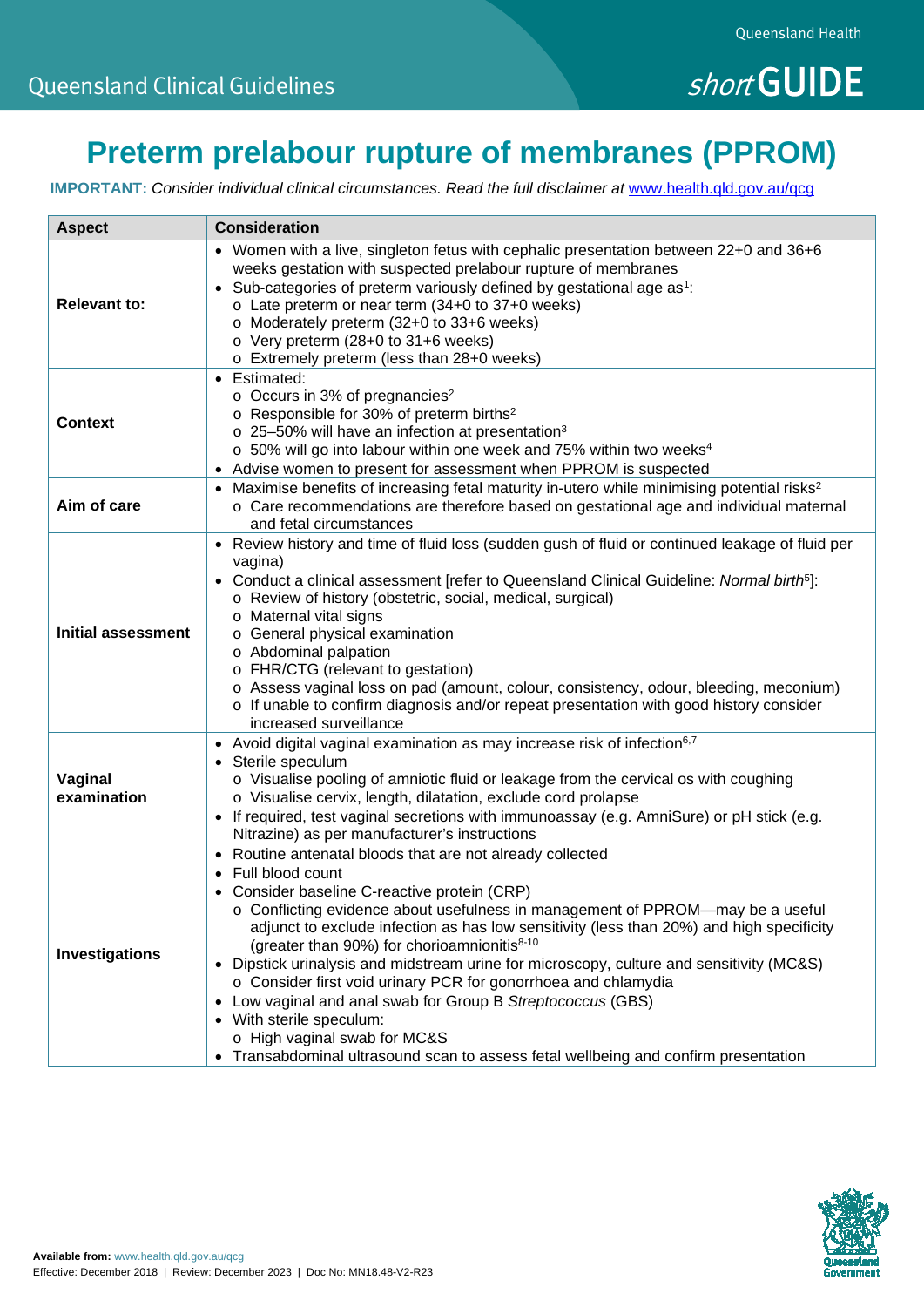

## **Initial management**

| <b>Aspect</b>                          | <b>Considerations</b>                                                                                                                                                                                                                                                                                                                                                                                                                                                                                                                                                                                                                                                                                                                                                                                                                                                                               |
|----------------------------------------|-----------------------------------------------------------------------------------------------------------------------------------------------------------------------------------------------------------------------------------------------------------------------------------------------------------------------------------------------------------------------------------------------------------------------------------------------------------------------------------------------------------------------------------------------------------------------------------------------------------------------------------------------------------------------------------------------------------------------------------------------------------------------------------------------------------------------------------------------------------------------------------------------------|
| <b>Admission and</b><br>inpatient care | • If confirmed PPROM, admit for initial assessment and monitoring as per local protocols<br>Maintain a high index of suspicion for:<br>o Cord prolapse<br>o Antepartum haemorrhage<br>o Infection-suggested initial monitoring:<br>• Four hourly maternal heart rate, temperature, vaginal loss, uterine tenderness/activity,<br>ask about fetal movements, FHR<br>• If greater than 28-30 weeks gestation, daily cardiotocograph<br>• If chorioamnionitis suspected, recommend IV antibiotics-refer to Queensland Clinical<br>Guideline: Preterm labour and birth <sup>11</sup><br>• Cerclage removal: optimal timing is unclear-removal versus retention showed no<br>significant differences in prolonged latency, infection or neonatal outcomes <sup>12,13</sup>                                                                                                                               |
| <b>Routine antibiotics</b>             | • Known to prolong latency and reduce maternal and fetal infection following PPROM <sup>14</sup><br>$\circ$ No evidence that antibiotic prophylaxis alters perinatal mortality or longer-term outcomes<br>Optimal regimen is unclear <sup>15-17</sup> ; recommend <sup>18</sup> :<br>o Amoxicillin/ampicillin 2 g IV every 6 hours for 48 hours, followed by amoxicillin 250 mg<br>oral every 8 hours for a total of 7 days (IV and oral) or until birth (whichever is sooner),<br>PLUS erythromycin 250 mg oral every 6 hours for 7 days or until birth (whichever is<br>sooner)<br>o If penicillin allergy, erythromycin 250 mg oral 6 hourly for 10 days<br>Amoxicillin/clavulanic acid not recommended as associated with increased risk of<br>necrotising enterocolitis <sup>14</sup>                                                                                                          |
| <b>Prematurity</b>                     | Refer to Queensland Clinical Guidelines: Preterm labour and birth <sup>11</sup> , Perinatal care at the<br>threshold of viability <sup>11</sup> and Early onset Group B Streptococcus Disease <sup>16</sup> (EOGBSD) for:<br>o Antenatal corticosteroids-routinely recommend before 35+0 weeks<br>o Magnesium sulfate for neuroprotection (before 30 weeks gestation)<br>o Care of gestations at the lower limits of viability<br>o Intrapartum antibiotic prophylaxis for EOGBSD                                                                                                                                                                                                                                                                                                                                                                                                                   |
| <b>Supportive care</b>                 | Counsel about prematurity relevant to gestation<br>o Involve neonatologist/paediatrician in care planning<br>Offer psychological support<br>Involve other members of the multidisciplinary team relevant to circumstances (e.g. social<br>worker, maternal fetal medicine specialist)<br>If less than 23+0 weeks gestation, counsel about viability and options for care                                                                                                                                                                                                                                                                                                                                                                                                                                                                                                                            |
| Self-care advice                       | • Advise about risk of cord prolapse and emergency management if occurs<br>• Advise about the risk of infection and the importance of:<br>o Personal hygiene—change sanitary pad four hourly (or more frequently), wiping front to<br>back after toileting, showering in preference to baths<br>o Self-monitoring temperature daily and vaginal loss with each pad change<br>o Avoiding tampon use, vaginal creams/medications, vaginal intercourse, swimming/baths<br>o Attending all review appointments<br>Advise to seek care from a health care professional if:<br>o Concern about fetal movements [refer to Queensland Clinical Guideline: Fetal<br>movements <sup>19</sup> ]<br>o Changes in vaginal loss (colour, odour, amount, new bleeding or meconium)<br>o Signs of early labour/abdominal tenderness or pain<br>o Temperature 37.5 °C or above<br>o Feeling unwell or other concerns |
| In-utero transfer                      | Consider the likelihood of preterm birth and need for transfer to higher level services<br>Tocolysis may be considered to achieve antenatal corticosteroid administration or in-utero<br>transfer<br>If indicated, contact Retrieval Services Queensland (RSQ) to discuss and coordinate<br>transfer ph:1300 799 127                                                                                                                                                                                                                                                                                                                                                                                                                                                                                                                                                                                |
| Home care                              | Consider individual circumstances when determining suitability for home care or other<br>hospital supported accommodation (e.g. on or off hospital campus accommodation)<br>o Insufficient evidence to compare planned home versus hospital management for serious<br>neonatal morbidity, chorioamnionitis, gestational age at birth, birth weight or admission to<br>neonatal intensive care <sup>2</sup>                                                                                                                                                                                                                                                                                                                                                                                                                                                                                          |

© State of Queensland (Queensland Health) 2022

 $(Cc)$  BY-NC-ND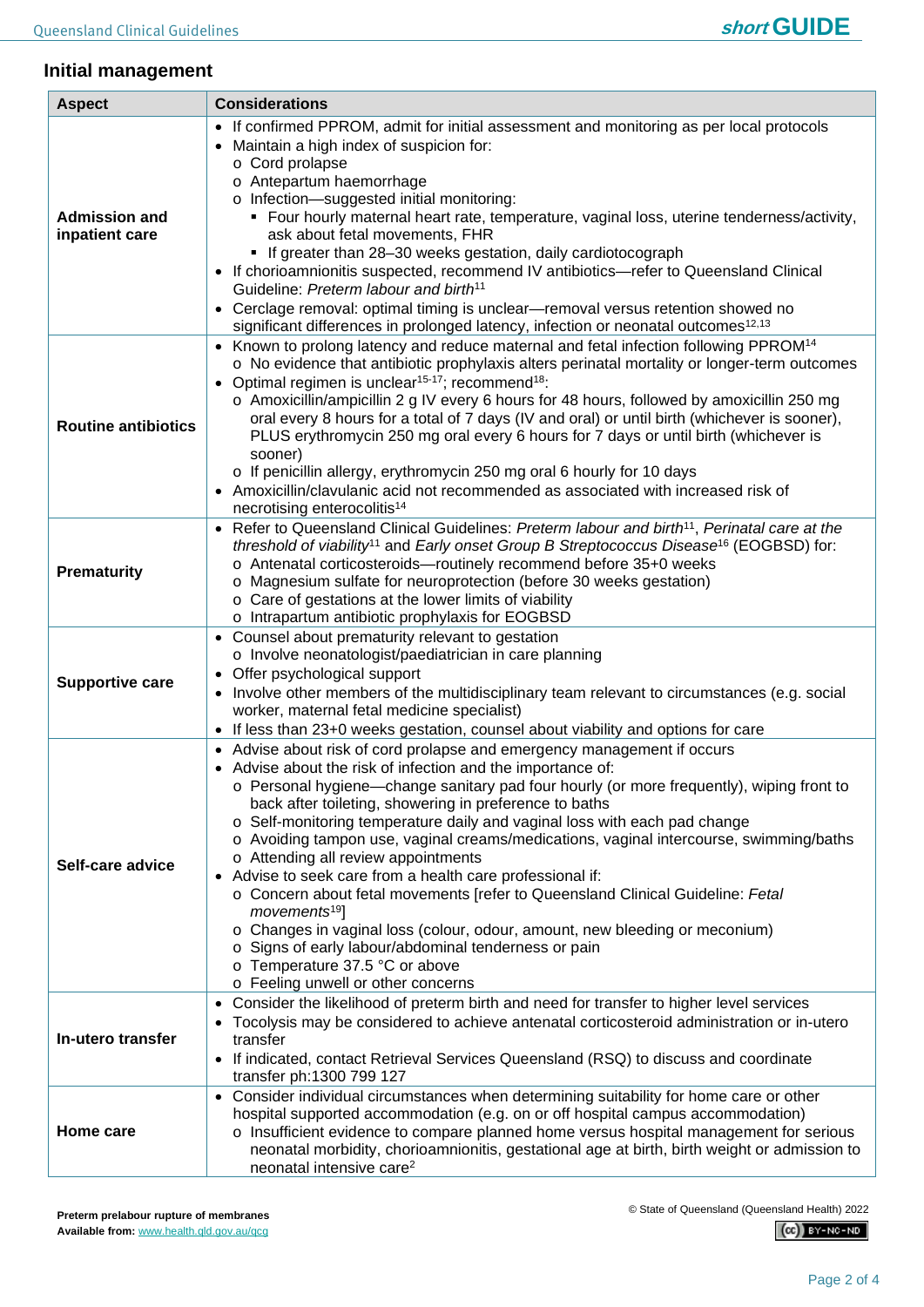## **Ongoing surveillance**

There is a lack of high level evidence about optimal frequency or type of ongoing maternal and fetal surveillance. Local protocols may vary. The following *minimum* surveillance is based on the consensus view of the working party. Increase frequency, perform a clinical examination and seek medical review if there is concern for maternal or fetal wellbeing.

| <b>Surveillance</b>             | <b>Frequency</b>                                             | <b>Comment</b>                                                                                                                             |  |  |  |
|---------------------------------|--------------------------------------------------------------|--------------------------------------------------------------------------------------------------------------------------------------------|--|--|--|
| <b>Maternal self-monitoring</b> |                                                              |                                                                                                                                            |  |  |  |
| Temperature                     | Daily to twice daily<br>$\bullet$                            | • Review, record at each presentation                                                                                                      |  |  |  |
| Vaginal loss                    | With pad changes<br>$\bullet$                                | Note change in colour, odour, amount,<br>$\bullet$<br>meconium, bleeding                                                                   |  |  |  |
| Uterine tenderness/activity     | On-going<br>$\bullet$                                        | May indicate preterm labour,<br>$\bullet$<br>chorioamnionitis                                                                              |  |  |  |
| <b>Fetal movements</b>          | Note usual pattern and frequency<br>$\bullet$<br>of movement | Medical review and cardiotocograph if<br>$\bullet$<br>changes                                                                              |  |  |  |
| Maternal wellbeing              | On-going                                                     | • Further investigations as indicated                                                                                                      |  |  |  |
| Fetal                           |                                                              |                                                                                                                                            |  |  |  |
| Cardiotocograph/FHR             | Weekly and with each<br>presentation                         | • CTG as per local protocol-if no local<br>protocol CTG if greater than 28-30<br>weeks<br>Fetal tachycardia may indicate<br>infection $20$ |  |  |  |
| Ultrasound scan                 | Serial second weekly as<br>$\bullet$<br>indicated            | • If greater than 23 weeks                                                                                                                 |  |  |  |
| Pathology                       |                                                              |                                                                                                                                            |  |  |  |
| Full blood count                | If indicated                                                 | Limited evidence for detection of<br>$\bullet$<br>uterine infection and/or improving<br>maternal and neonatal outcomes <sup>15</sup>       |  |  |  |
| Urine MC&S                      | If indicated                                                 |                                                                                                                                            |  |  |  |
| High/low vaginal swab           | If indicated<br>$\bullet$                                    |                                                                                                                                            |  |  |  |

#### **Outcomes for planned birth versus expectant management (24–37 weeks gestation)**

| Any planned birth compared to expectant management | Risk with any planned birth                                                                                                 |                                                        |
|----------------------------------------------------|-----------------------------------------------------------------------------------------------------------------------------|--------------------------------------------------------|
| Antepartum haemorrhage <sup>21</sup>               | > 34 weeks (RR 0.6, 95% CI 0.4 to 0.9; 1 trial, n=1835)                                                                     | Decreased                                              |
| Chorioamnionitis <sup>22</sup>                     | > 34 weeks (RR 0.26; 95% CI 0.12 to 0.57; 3 trials, n=847)<br>< 34 weeks (RR 0.77; 95% CI 0.45 to 1.30; 4 trials, n=418)    | Decreased<br>No significant difference                 |
| Caesarean section <sup>22</sup>                    | > 34 weeks (RR 0.1.22; 95% CI 1.05 to 1.42; 5 trials, n=2922)<br>< 34 weeks (RR 1.46; 95% CI 1.08 to 1.42; 5 trials, n=488) | No significant difference<br>No significant difference |
| Endometritis $^{22}$                               | > 34 weeks (RR 0.37; 95% CI 0.10 to 1.4; 3 trials, n=2562)<br>< 34 weeks (RR 2.23; 95% CI 1.29 to 3.84; 4 trials, n=418)    | No significant difference<br>Decreased                 |
| Neonatal infection <sup>22</sup>                   | > 34 weeks (RR 0.93; 95% CI 0.66 to 1.30; 12 trials, n=3628)<br>< 34 weeks (RR 1.61; 95% CI 0.74 to 3.50; 5 trials, n=490)  | No significant difference<br>No significant difference |
| Respiratory distress <sup>21</sup>                 | > 34 weeks (RR 1.6, 95% CI 1.1 to 2.30; n=1829)                                                                             | Increased                                              |

# **Timing of birth**

Optimal gestation at which to expedite birth is unclear.23,24

| <b>Aspect</b>                       | <b>Considerations</b>                                                                                                            |
|-------------------------------------|----------------------------------------------------------------------------------------------------------------------------------|
| Near term                           | Between 34+0 and 36+6 weeks there is limited and inconsistent evidence to guide practice                                         |
| Less than $34+0$<br>weeks           | • The risks of prematurity are generally greater than the risks of expectant management                                          |
| <b>Consider</b><br>expediting birth | • If active labour establishes<br>• If concern for maternal or fetal wellbeing at initial presentation or during subsequent care |

© State of Queensland (Queensland Health) 2022

 $(C<sub>c</sub>)$  BY-NC-ND